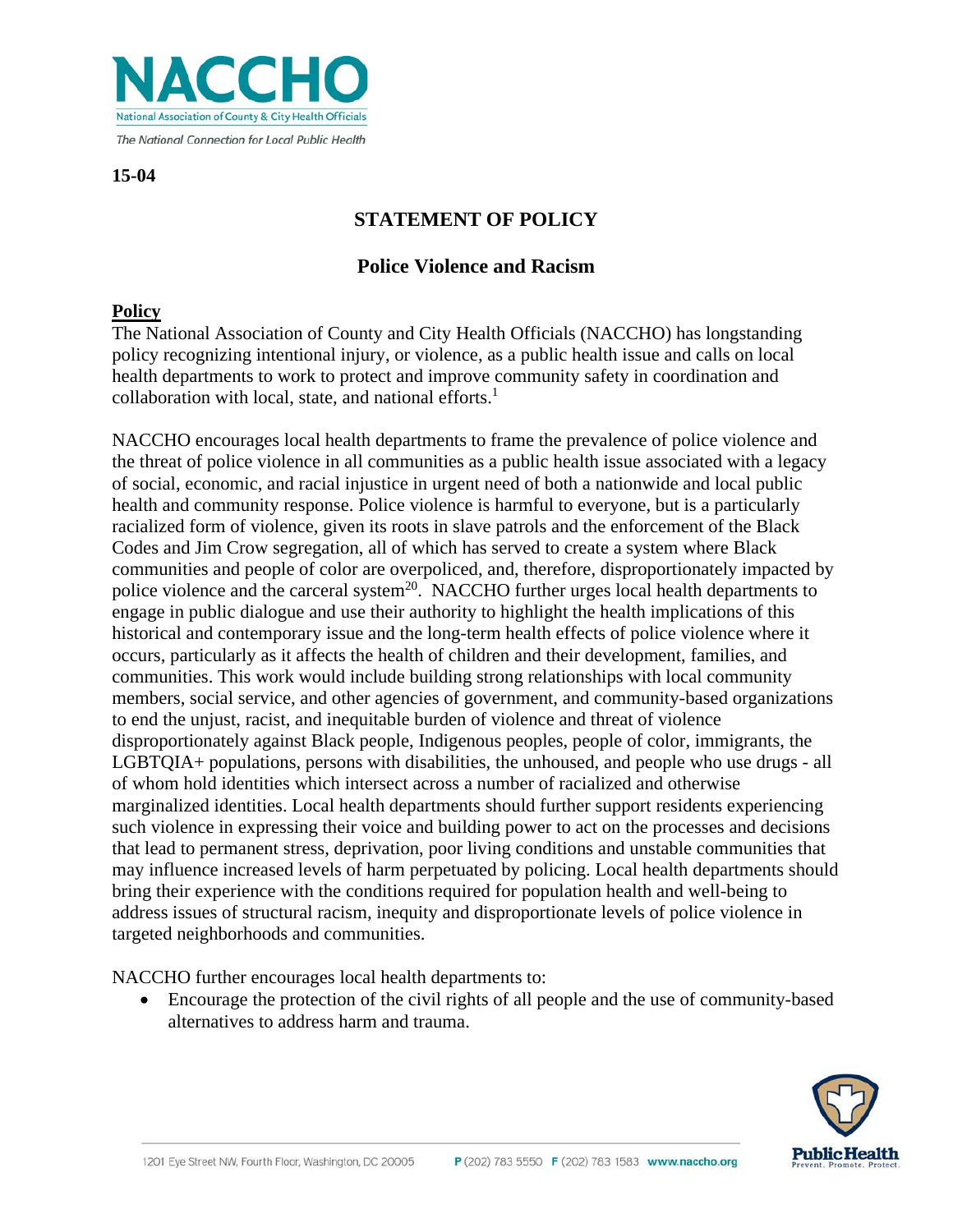- Encourage and support a greater shifting of funds from the over policing of communities and carceral systems of punishment into community infrastructure, the social determinants of health and more equitable legislation for community safety.
- Encourage accountability measures for law enforcement officials and institutions that have perpetuated violence against people and communities they were meant to serve.
- Support the abolition of discriminatory law enforcement strategies such as racial profiling.
- Support the modification or elimination of laws that may lead police to use force or arrest people for minor actions that rarely lead to prosecution.
- Educate the public about the ways in which all forms of structural racism (processes creating disadvantage, which "come from a … network of mutually reinforcing economic and educational mechanisms … that make their combined negative effects [devastating]"<sup>2</sup>) threaten the public's health and increase the risk of physical and mental health disorders.
- Explore and communicate how the anticipation and long-term effects of police violence and daily intimidation increase toxic stress that severely harms health of families and whole communities.
- Actively partner with federal, state and local community leaders and organizations to develop more complete and accurate information about death rates, firearm deaths, rates of arrest, and violence inflicted by police.
- Track, analyze, and disseminate accurate data about rates of killings by police, firearm deaths, rates of arrest, and violence.
- Document racial inequities in stops, arrests, killings, and complaints of the use of excessive force, and make this information publicly available.
- Research the nature and public health implications of police violence.
- Initiate and lead efforts to build ties between local government and communities focusing on health equity.

## **Justification**

Violence as a public health issue has been well-documented for decades and remains a leading cause of death.<sup>3</sup> Its prevention partially depends on a public health approach integrating many disciplines and attention to living conditions, including the effects of stress (cardiovascular disease, depression) due to the embodiment of on-going, systematic processes of racism. In addition, the World Health Organization indicates that many types of violence or the threat of violence can have long-term and latent health consequences; it describes the role of public health in investigating, monitoring, and, most importantly, preventing it.<sup>4,5</sup> Violence perpetuated by the police and law enforcement institutions, from police killings of individuals to more structural violence against communities in the form of racist policies and practices, is an important part of this conversation. Public health plays and can play a more critical role through collective action and coordination of many sectors and disciplines to address this crisis.

Until recently, public health has not researched the health implications of racist violence by local law enforcement, although a number of public health organizations have urged responsiveness to the issue.<sup>6,7,8</sup> Recently the American Public Health Association released a statement taking a stance on police violence as a public health issue. The report details the myriad impacts that police violence has on individuals and communities, the effectiveness – or lack thereof – of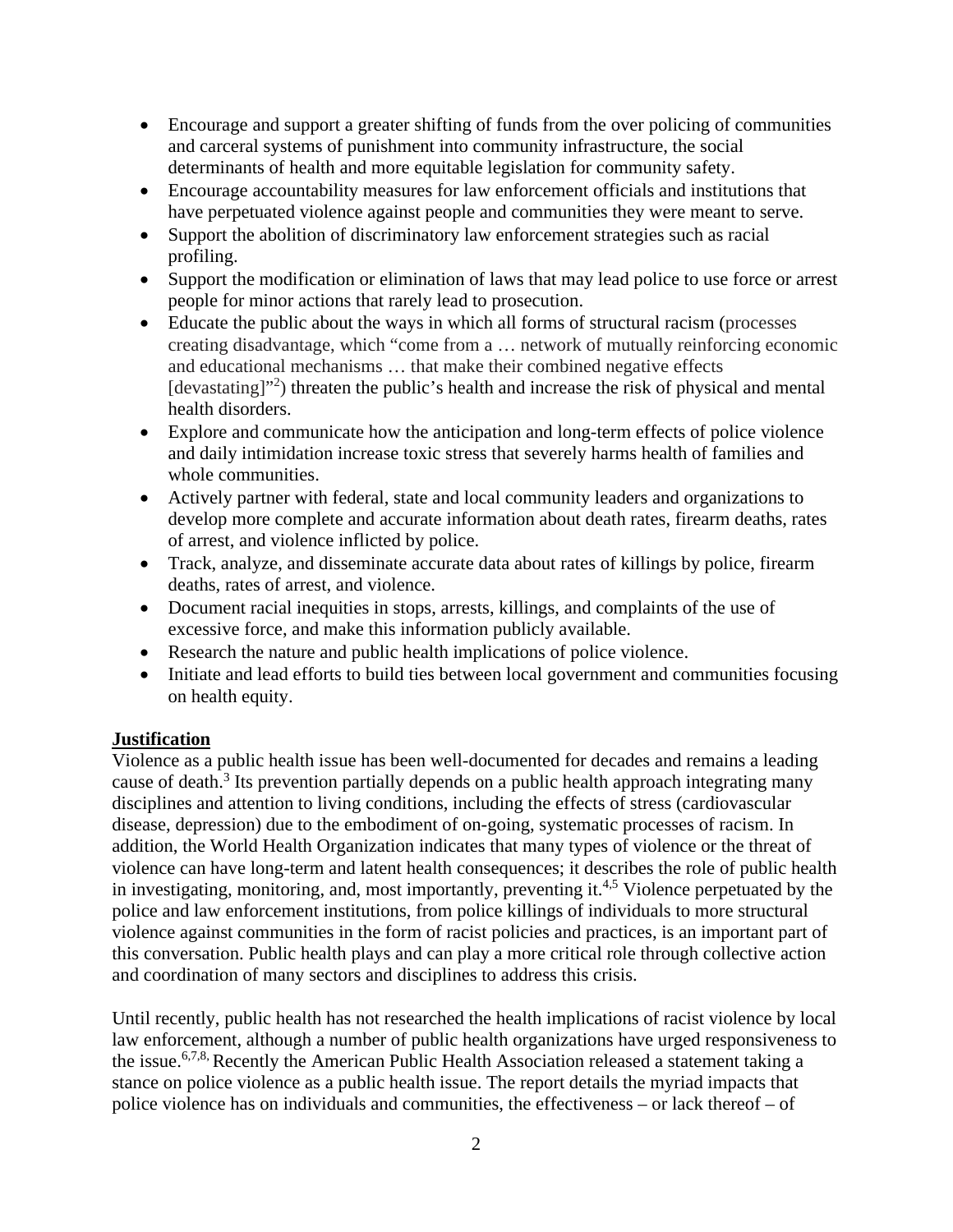police reforms, and the need for more upstream public health interventions to address the historical, institutional and structural drivers of police violence that continues to disproportionately impact Black, Latino, immigrant and other historically marginalized communities and populations. <sup>19</sup> In the words of Nancy Krieger, Professor of Public Health at Harvard University, "We in public health have the capacity—the analytic tools, the data and the knowledge—to make the connections palpable – and actionable—between the many forms of racism…and the myriad ways they become embodied and manifest as health inequities."<sup>9</sup>

The public attention given to police violence in the past few years, recently in Ferguson, MO, New York City, Baltimore, MD, Minneapolis, MN, and Cleveland and Cincinnati, OH, and elsewhere only underscores an ongoing, underreported phenomenon occurring in American society—unjust, disproportionate police violence against communities of color.<sup>10,11</sup> As the Washington Post reports on police shootings nationally in 2015: "about half the victims were White, half minority. But the demographics shifted sharply among the unarmed victims, twothirds of whom were Black or Hispanic. Overall, Blacks were killed at three times the rate of Whites or other minorities when adjusting by the population of the census tracts where the shootings occurred."<sup>12</sup> Police violence is a threat to the physical, emotional, and psychological health and well-being of residents in those communities where it occurs. It creates a severe burden for families and communities. Health statistics comparing death rates for Black and White men, for example, document the increased mortality rates for Black men with respect to legal or police intervention.<sup>13</sup> According to some authors, police violence is closely tied to broader public health issues associated with health inequity, based on a long legacy of embedded racism.14-17 The New York City Commissioner of Health has argued in the *New England Journal of Medicine* that health professionals ought to be held accountable for "fighting the racism—both institutional and interpersonal—that contributes to poor health in the first place." She further suggests that public health needs to confront the role of racism driving the inequities in health outcomes through "critical research, internal reform, and public advocacy."<sup>18</sup>

Police violence is a public health crisis and contributor to ongoing health inequities across populations and communities. NACCHO, through its health equity programs and workgroups, has a long-standing commitment and track record over sixteen years, seeking to strengthen local health departments' capacity as they confront the root causes of health inequity through principles of social justice in everyday practice, beyond mitigating the consequences. In 2007 NACCHO contributed to the production and dissemination of the acclaimed PBS documentary series *Unnatural Causes: Is Inequality Making Us Sick*?—over 150 local health departments conducted screenings at town-hall events. Recently, NACCHO has collaborated with California Newsreel in a similar effort with the documentary, *The Raising of America*. NACCHO is a key partner in the Building Networks Initiative, funded by the W.K. Kellogg and Kresge Foundations, to align public health with the discipline and strategies of community organizing in six Midwestern states and create strong, flexible, and permanent statewide teams that develop and promote strategies to eliminate health inequity. Over these years, NACCHO produced many valuable tools, including a web-based multi-media course called The Roots of Health Inequity; the anthology, *Tackling Health Inequities Through Public Health Practice: Theory to Action* (Oxford University Press, 2010); and, *Expanding the Boundaries of Public Health Practice* (2014), a publication exploring how local health departments can transform their practice in a way that emphasizes important root causes. Health equity was the theme of the NACCHO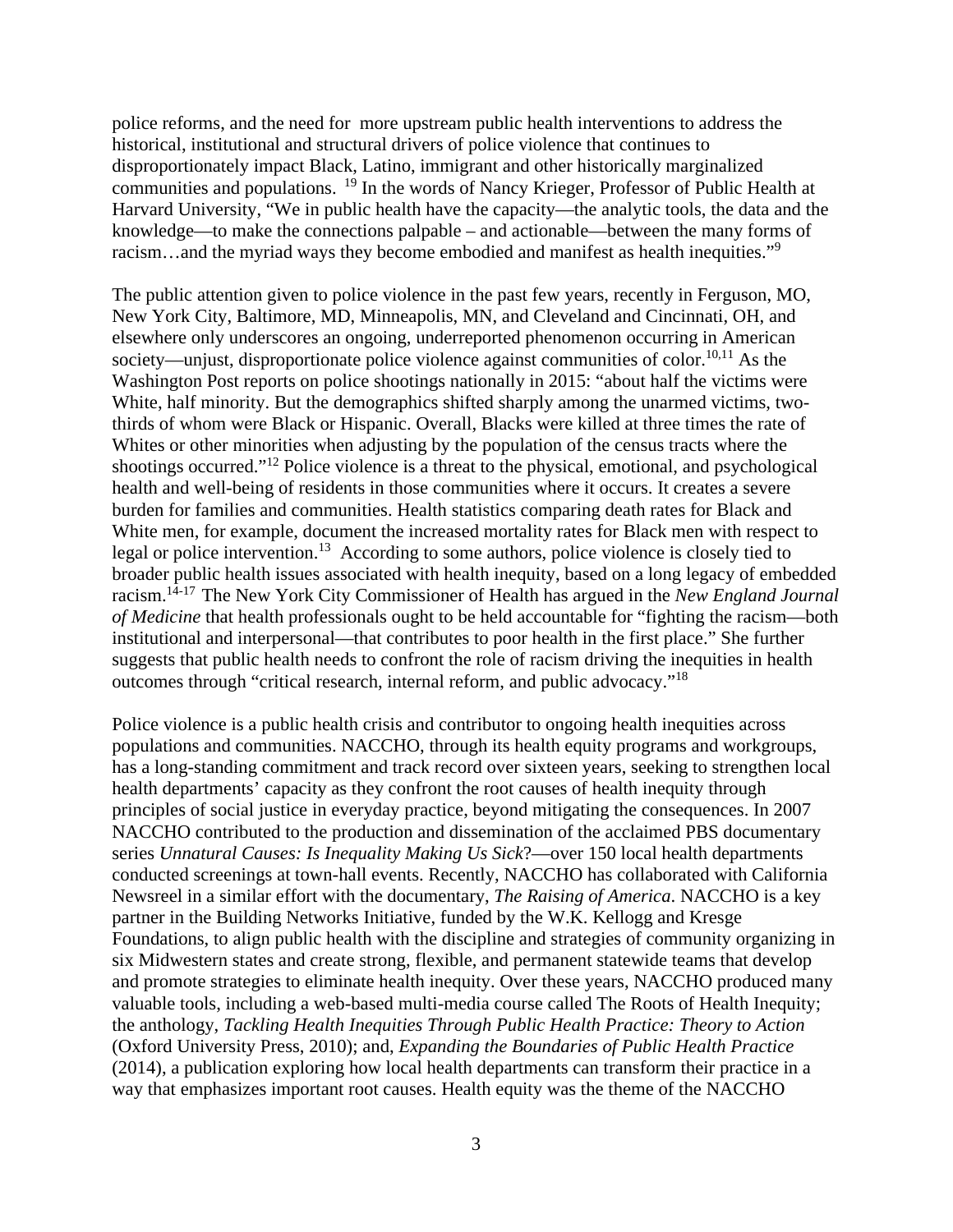Annual Conference in 2001, 2007 and 2016. Each of these initiatives contribute to local public health's ability to better understand, strategize, and act upon the root causes of health inequity in their communities.

#### **References**

- 1. NACCHO Policy Statement on [Injury and Violence Prevention](http://www.naccho.org/uploads/downloadable-resources/12-15-Injury-and-Violence-Prevention.pdf)
- 2. Powell, j. a. (September/October, 2013). Deepening our understanding of structural marginalization. *Poverty & Race*, 22(5), 1,3-4, 13.
- 3. Krug, E. G., Dahlberg, L. L., Mercy, J. A., Zwi, A. B., & Lozano, R. (Eds). (2002). "Violence—A Global Public Health Problem," Chapter 1, *World Report on Violence and Health* (Geneva, World Health Organization).
- 4. World Health Organization, United Nations Development Programme, and United Nations Office on Drugs and Crime, (2014) *Global Status Report on Violence Prevention* Geneva, Switzerland).
- 5. Haegerich, T. M. & Dahlberg, L. L. (2011). Violence as a public health risk. *American Journal of Lifestyle Medicine*, *5*(5), 392-406.
- 6. Dahlberg, L. L. & Mercy, J. A. (February, 2009). History of violence as a public health issue. *AMA Virtual Mentor*, 11(2), 167-172.
- 7. American Association of Colleges of Nursing. (1999). Violence as a Public Health Problem [position statement].
- 8. American Public Health Association. (1998). Impact of Police Violence on Public Health [policy statement]; Student National Medical Association. (2000). Police Brutality Position Statement [originally prepared by Roger Mitchell].
- 9. Krieger, N. (January, 2015). Police killings, political impunity, racism and the people's health: Issues for our times. *Harvard Public Health Review*, 3, 1-3.
- 10. Cooper, H., Moore, L., Gruskin, S., & Krieger, N. (July, 2004). Characterizing perceived police violence: Implications for public health. *American Journal of Public Health*, 94(7), 1109-1118.
- 11. Krieger, N., Kiang, M. V., Chen, J.T., & Waterman, P. M. (January, 2015). Trends in US deaths due to legal intervention among Black and White men, age 15-34 years, by county income level: 1960-2010. *Harvard Public Health Review*, 3, 1-5.
- 12. Kindy, K. (May 30, 2015). Fatal police shootings in 2015 approaching 400 nationwide.
- 13. Barry, R. & Jones, C. (December 3, 2014). Hundreds of police killings are uncounted in federal stats; FBI data differs from local counts on justifiable homicides. *The Wall Street Journal Online*. Retrieved December 14, 2014, fromhttps://www.wsj.com/articles/hundreds-of-police-killings-are-uncounted-in-federal-statistics-1417577504.
- 14. King, J. (March 12, 2013). Yes, racism is a public health risk. *Colorlines.* Retrieved March 13, 2015, from http://www.colorlines.com/articles/yes-racism-public-health-risk.
- 15. Silverstein, J. (March 2013). How racism is bad for our bodies. Retrieved March 14, 2015 from http://www.theatlantic.com/health/archive/2013/03/how-racism-is-bad-for-our-bodies/273911/.
- 16. Takeuchi, D. T. & Williams, D. R. (April, 2011). Race and health in the 21st Century. *Dubois Review: Social Science Research on Race*, 8(1), 1-3.
- 17. Freeman Anderson, K. (2013). Diagnosing discrimination: Stress from perceived racism and the mental and physical health effects. *Sociological Inquiry*, 83(1), 55-81.
- 18. Basset, M. (March 19, 2015). #Black Lives Matter—A challenge to the medical and public health communities. *New England Journal of Medicine*.372:1085-1087.
- 19. American Public Health Association. (2018). Addressing law enforcement violence as a public health issue. *Policy*, (201811).
- 20. Hinton, E., Henderson, L., & Reed, C. (2018). An unjust burden: The disparate treatment of black Americans in the criminal justice system. Vera Institute of Justice, 1-20.

Note:

In 2015, the *[Journal of Urban Health](http://link.springer.com/journal/11524/93/1/suppl/page/1)* produced a special section on Police Brutality as a Public Health Issue; in summer 2015, the *[Harvard Public Health Review](http://harvardpublichealthreview.org/vol/9-special-commentary/)* dedicated a special issue titled: "Race, Politics, and Power."